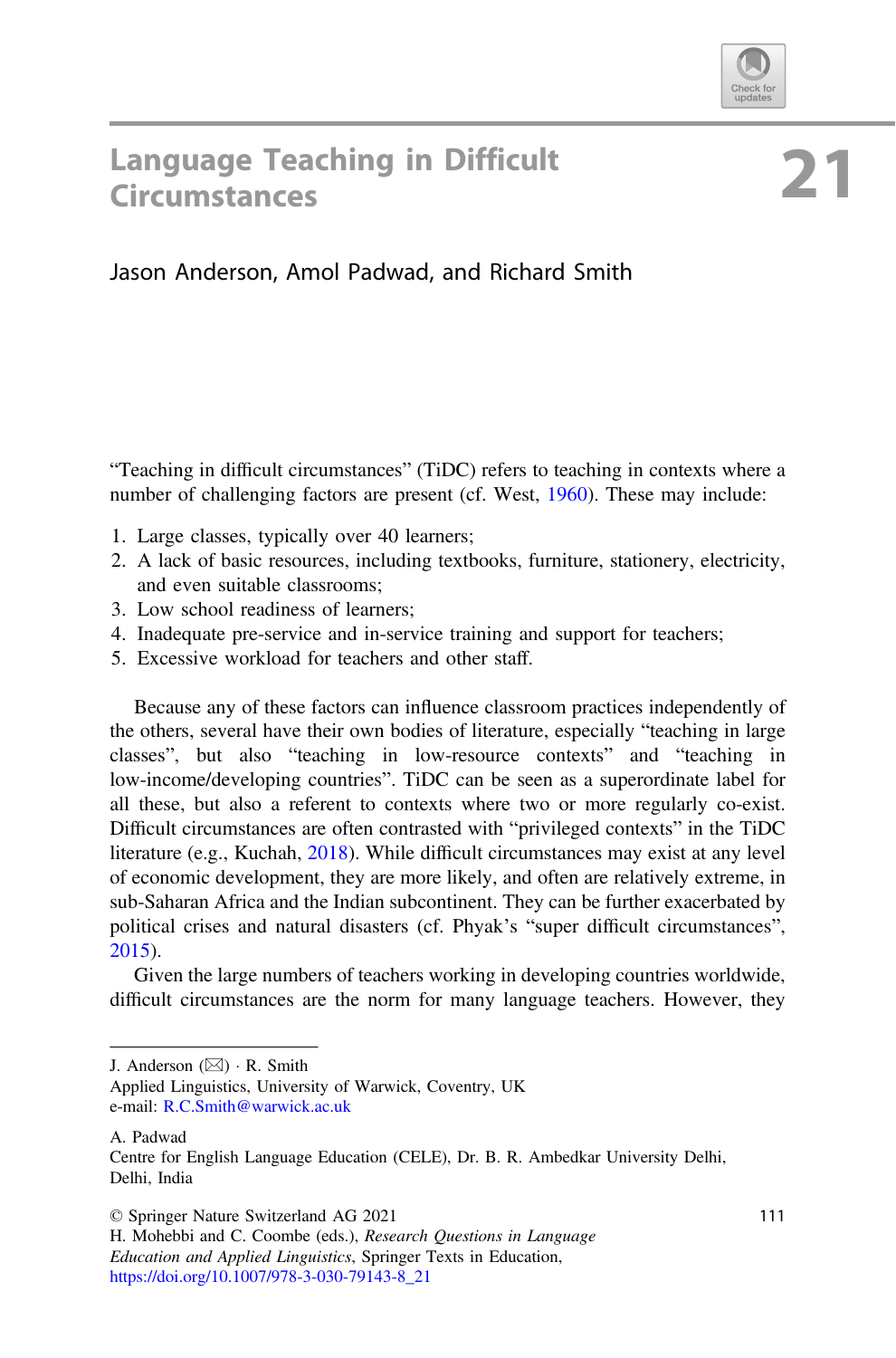have tended to be "dysfunctionally" ignored in mainstream language teaching research and discourse (Smith, [2011](#page-4-0)). With the exception of the Lancaster-Leeds project led by Dick Allwright and Hywel Coleman in the late 1980s (e.g., Coleman, [1989\)](#page-4-0), there seemed to be little interest in researching TiDC until 2008, when the Teaching English in Large Classes research and development network was founded by Fauzia Shamim and Richard Smith. There are now a number of publications and resources on the TELCnet website (bit.ly/telcnet-home) although there are still many needs for further research.

Research to date has involved investigating challenges (e.g., Kuchah & Shamim, [2018\)](#page-4-0), learner needs or expectations (e.g., Khati, [2010\)](#page-4-0) and context-appropriate (e.g., Kuchah, [2013\)](#page-4-0) or methodologically-specific (e.g., Panhwar, [2016\)](#page-4-0) initiatives. Emphasis has been placed on the particular value of engaging learner and teacher autonomy (Amritavalli, [2007;](#page-4-0) Smith et al., [2018\)](#page-4-0), while a focus on multilingual practices has also become prominent (see Coleman, [2017\)](#page-4-0). Recent teacher development initiatives range from grass-roots practical guides for teachers (e.g., Anderson, [2015;](#page-4-0) Shamim et al., [2010\)](#page-4-0) to participatory approaches involving exploratory action research (Smith & Rebolledo,  $2018$ ), researching with children (Pinter et al.,  $2016$ ), small and larger communities of practice (Padwad & Dixit, [2014;](#page-4-0) Smith & Kuchah, [2016\)](#page-4-0), as well as usage of mobile phone technology for large-scale interventions (Solly & Woodward, [2018\)](#page-5-0).

Desiderata include: a more robust and critical conceptualization of 'difficult circumstances'; further documentation of effective teaching practices in difficult circumstances (Westbrook et al., [2013](#page-5-0)); further development of bottom-up proposals for appropriate TiDC methodology (Smith, [2011](#page-4-0); Smith et al., [2017\)](#page-4-0); critical discussion of fundamental issues of agency, ethics and politics (including language policy: Mohanty, [2010\)](#page-4-0); elicitation of more first-person narratives and, fundamentally, underpinning all of this, more involvement of learners and teachers themselves in the research and development process (cf. Smith et al., [2018\)](#page-4-0).

#### The Research Questions

- 1. What challenges/issues/concerns are specifically related to difficult circumstances, and how are they being addressed in different contexts?
- 2. What are the opinions, beliefs and insights of students learning languages in difficult circumstances, and how can these usefully inform teaching practices?
- 3. What are the opinions, beliefs and insights of teachers teaching languages in difficult circumstances, and how do these impact their teaching practices?
- 4. What are the teaching practices of effective language teachers working in difficult circumstances, and to what extent do these differ both from those of less effective teachers and those of teachers working in more privileged contexts?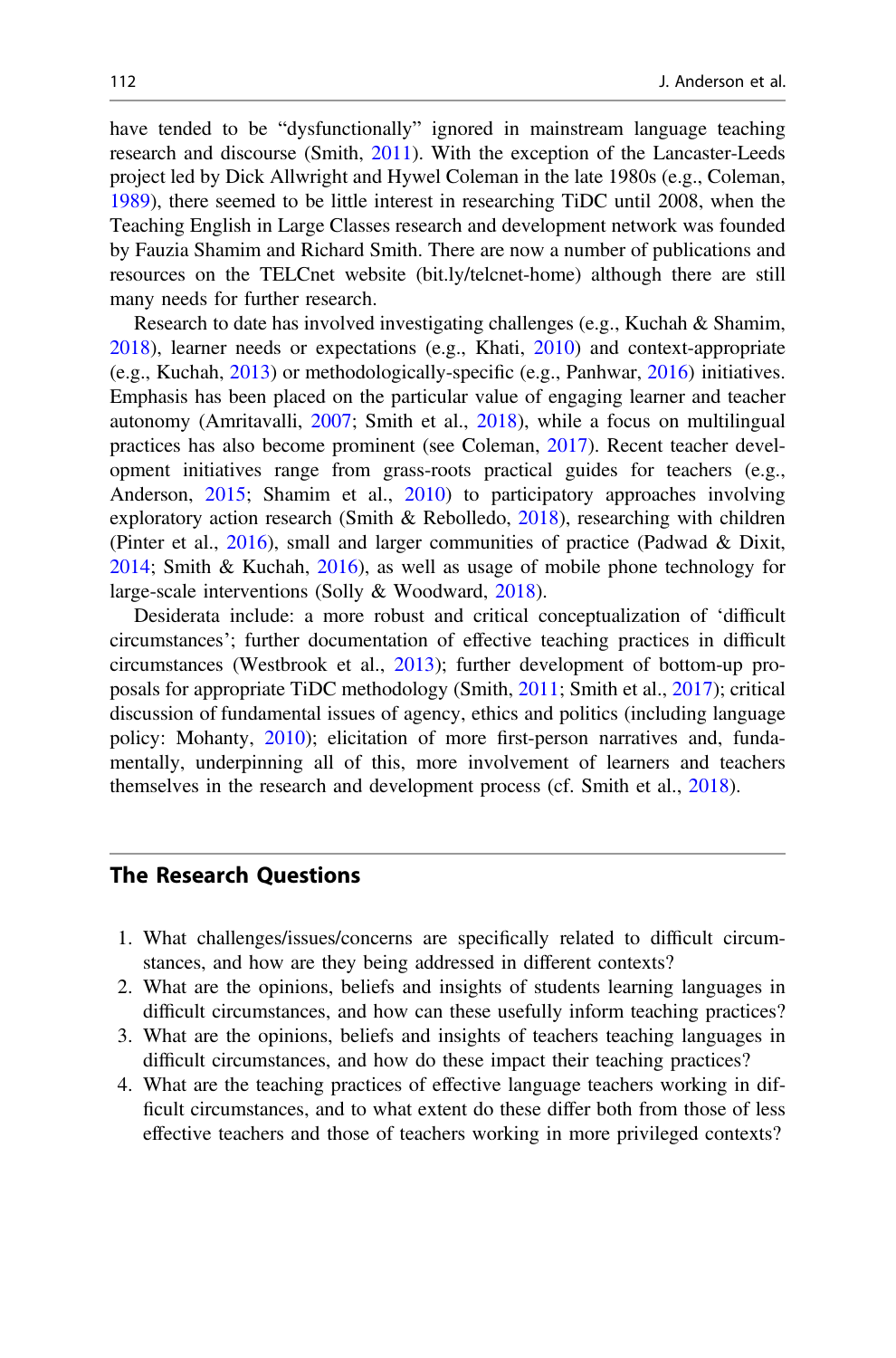- 5. How can models, ideas and resources for good practice in difficult circumstances be disseminated effectively via pre-service and in-service teacher education?
- 6. What roles can professional development communities play in the lives and development of teachers working in difficult circumstances?
- 7. What are the roles of learner and teacher autonomy in meeting the challenges of difficult circumstances?
- 8. How can the existing languaging (L1, L2, translingual) resources of learners studying in difficult circumstances be engaged in the learning of new languages and the development of their multilingual competence?
- 9. How can teachers be encouraged to research their own practice and contribute to the development of appropriate methodologies?
- 10. In light of research, how can 'difficult circumstances' be better conceptualized, and how can they be improved?

#### Suggested Resources

#### Kuchah, K., & Shamim, F. (2018). International perspectives on teaching English in difficult circumstances. London: Palgrave Macmillan.

A thirteen-chapter edited volume of perspectives on teaching English in difficult circumstances from around the world, in four sections: 1. Policy decisions and the creation of difficult circumstances; 2. Developing contextually responsive pedagogy and materials for teaching English in difficult circumstances; 3. Difficult circumstances in non-mainstream ELT: Contexts of confinement, conflict and special needs; and 4. Approaches to teacher development in difficult circumstances. Kuchah's comprehensive introduction provides an authoritative overview of the history of research in the area of TiDC, as well as analyses from relevant current perspectives within English language teaching, while Shamim's conclusion considers potential future directions for the field. The range of authors and perspectives covering contexts as diverse as prison education and refugee camps is a reflection of the true diversity of difficult circumstances worldwide.

#### Ojha, L. P. (2015). Teaching English in difficult circumstances. Special issue of NELTA ELT Forum. Online: <https://neltaeltforum.wordpress.com/2015/07/>

This special issue of the online ELT Forum journal of NELTA is dedicated to the theme of teaching English in difficult circumstances and contains articles by practising teachers on how they have tried to deal with various practical challenges in their teaching contexts. These include teaching large classes, coping with a lack of resources, developing learner autonomy, improving strategies for reading lessons and a personal teacher's perspective on developing her own language proficiency for English language teaching. The issue also contains an interview with Richard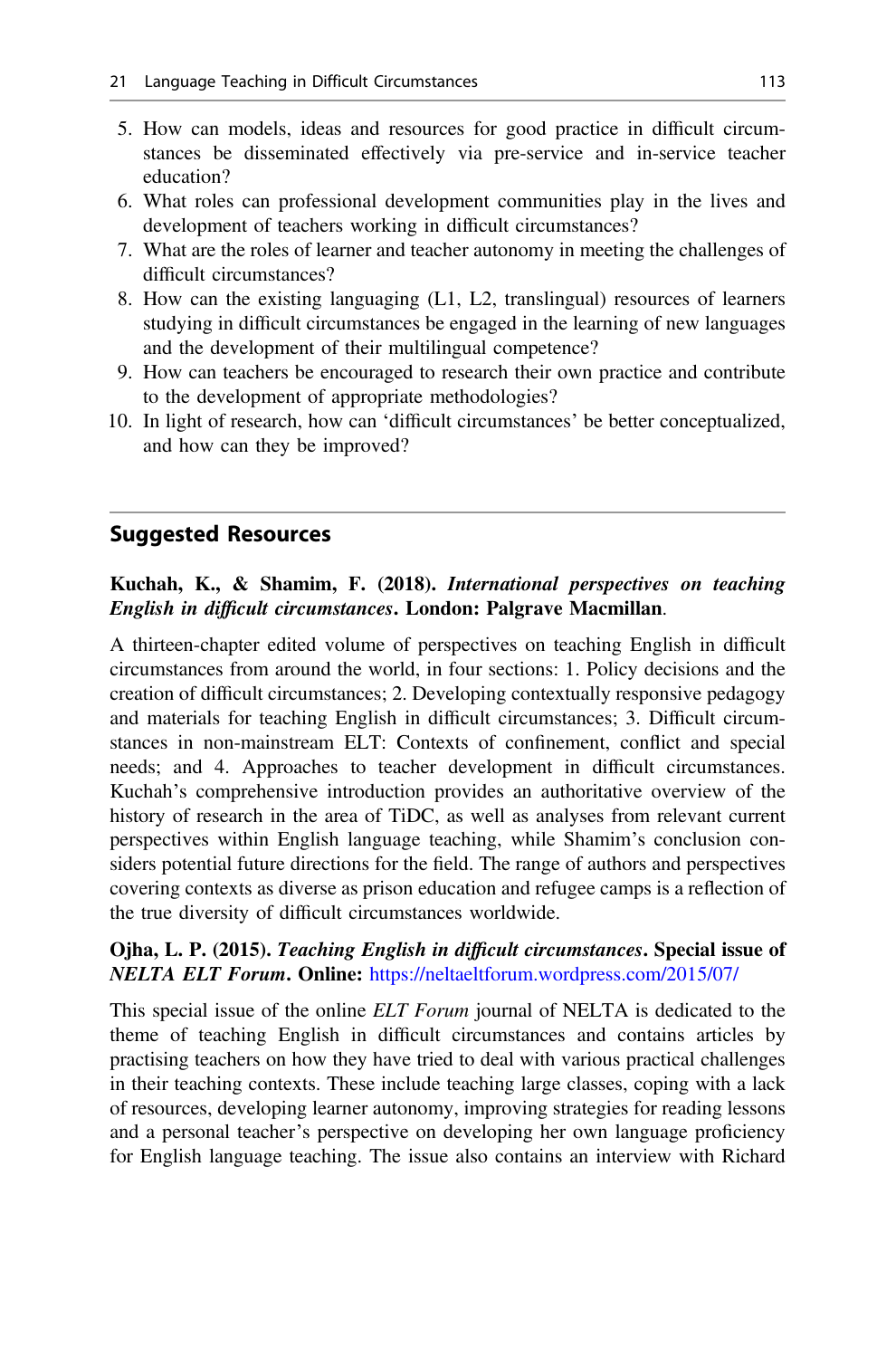Smith in which he discusses common concerns associated with difficult circumstances and suggests some ways of addressing them.

Shamim, F., Negash, N., Chuku, C., & Demewoz, N. (2010). Maximizing learning in large classes: Issues and options. London: British Council. Online: [https://www.teachingenglish.org.uk/sites/teacheng/](https://www.teachingenglish.org.uk/sites/teacheng/files/ELT-16-screen.pdf)files/ELT-16-screen.pdf

This accessible, practical resource was developed by teachers and teacher educators at a Hornby regional school in Ethiopia. It includes a six-chapter introduction to large class contexts, challenges and potential solutions that draws extensively on the expertise of African and Asian teacher educators, including foci on increasing student involvement, managing large classes, assessment and feedback in large classes and maximizing use of resources. This is followed by 27 useful activities submitted by local teachers but potentially of use to language teachers around the world working in difficult circumstances, requiring few, if any resources. The book is written in non-academic English, making it accessible for all.

Smith, R., Kuchah, K., & Lamb, M. (2018). Learner autonomy in developing countries. In A. Chik, N. Aoki, & Smith, R. (Eds.), Autonomy in language learning and teaching: New research agendas London: Palgrave Pivot. Online: [https://link.springer.com/content/pdf/10.1057%2F978-1-137-52998-5\\_2.pdf](https://link.springer.com/content/pdf/10.1057%252F978-1-137-52998-5_2.pdf)

This chapter provides a rationale for encouraging learner autonomy in language learning in difficult circumstances, summarizing findings from historical and exploratory research in a range of low-income contexts around the world (e.g., Bangladesh, Cameroon, India and Indonesia). It discusses the nature of out of class learning, exploring the emerging role that ICT, especially through mobile phone use and participation in online social networks, is playing in facilitating autonomous learning. It also looks at participatory approaches to research in learner autonomy conducted both with and by teachers and learners. The chapter calls for more research, firstly into IT-mediated autonomous learning outside the classroom, secondly into grass roots projects developing learner autonomy, and thirdly for research both with and by teachers and learners themselves.

Smith, R., Padwad, A. & Bullock, D. (2017). Teaching in low-resource classrooms: Voices of experience. London: British Council. Online: [https://www.](https://www.teachingenglish.org.uk/sites/teacheng/files/pub_30325_bc_teach_in_low_resource_report_a4_v4_online.pdf) teachingenglish.org.uk/sites/teacheng/fi[les/pub\\_30325\\_bc\\_teach\\_in\\_low\\_resource\\_](https://www.teachingenglish.org.uk/sites/teacheng/files/pub_30325_bc_teach_in_low_resource_report_a4_v4_online.pdf) [report\\_a4\\_v4\\_online.pdf](https://www.teachingenglish.org.uk/sites/teacheng/files/pub_30325_bc_teach_in_low_resource_report_a4_v4_online.pdf)

A free resource that gives voice to 34 teachers of English working in difficult circumstances in Bangladesh, India, Nepal and Pakistan, who share their perspectives, challenges and solutions directly in this edited volume. It reports findings of an "enhancement approach", building on positive stories of success which document practical strategies and ideas that other teachers may benefit from. The book also includes stories of teacher inquiry, including both practical research questions and potential solutions regarding issues such as managing group work in large classes, correcting large quantities of written work, and teaching learners from diverse backgrounds in the same class. In line with the overall bottom-up approach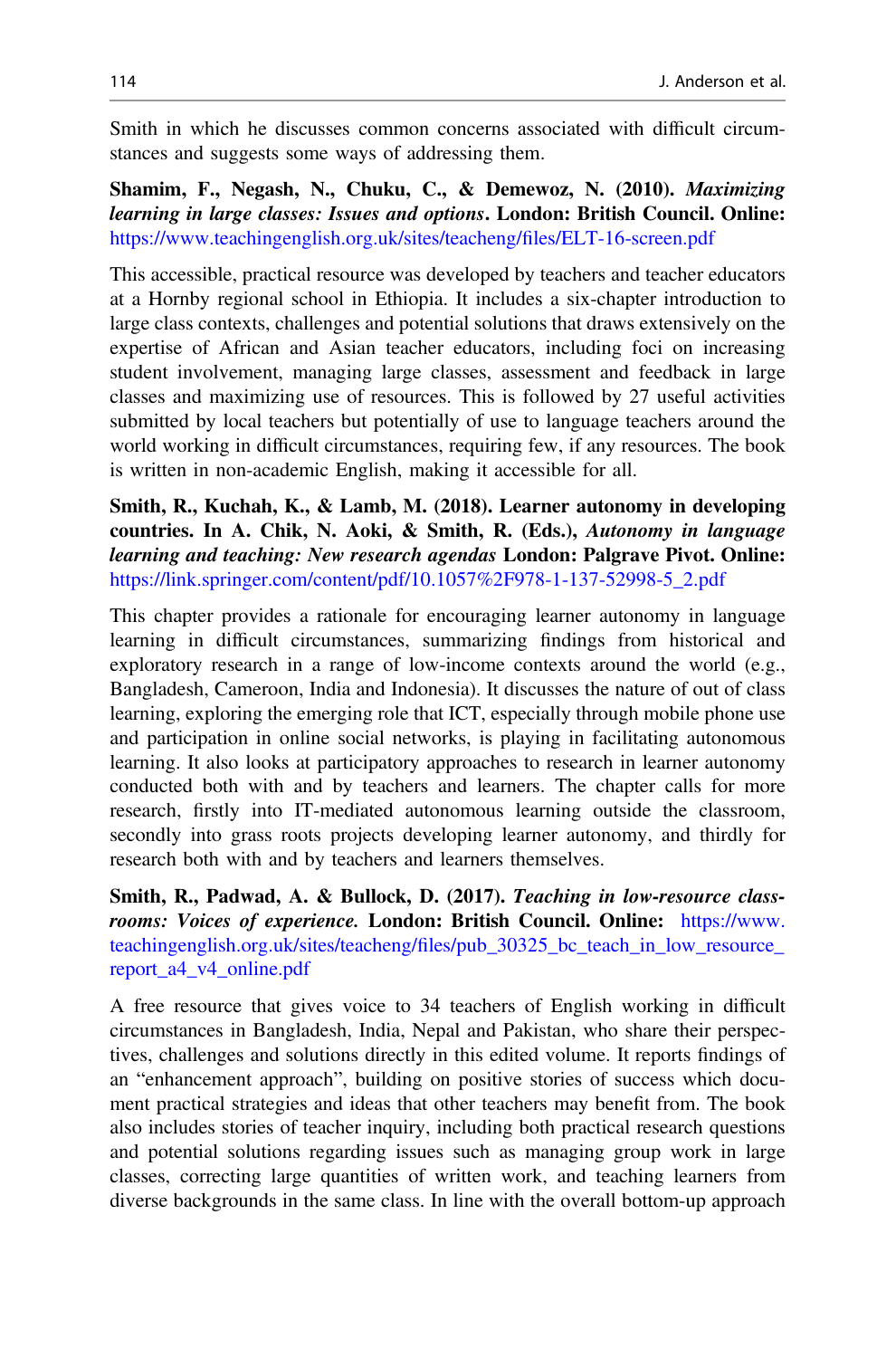<span id="page-4-0"></span>of the TELC network, the editors promote the idea that "there is particular value in teachers in difficult circumstances collaboratively sharing examples of successful teaching as a starting point for their own further development" (p. 3). Associated website and video resources are freely available online: [http://www.](http://www.teachingenglish.org.uk/low-resource-classrooms) [teachingenglish.org.uk/low-resource-classrooms](http://www.teachingenglish.org.uk/low-resource-classrooms).

### References

- Amritavalli, R. (2007). English in deprived circumstances: Maximising learner autonomy. Foundation.
- Anderson, J. (2015). Teaching English in Africa: A guide to the practice of English language teaching for teachers and trainees. East African Educational Publishers.
- Coleman, H. (1989). The study of large classes: Report no. 2. Lancaster-Leeds Project, Lancaster, UK.
- Coleman, H. (Ed.). (2017). Multilingualism and development: Selected proceedings of the 11th language & development conference, New Delhi, India 2015. British Council.
- Khati, A. R. (2010). Exploring common expectations from students in large multilevel secondary level English classes. Journal of NELTA, 15, 98–105.
- Kuchah, K. (2013). Context-appropriate ELT pedagogy: An investigation in Cameroonian primary schools (Unpublished doctoral dissertation). University of Warwick.
- Kuchah, K. (2018). Teaching English in difficult circumstances: Setting the scene. In K. Kuchah & F. Shamim (Eds.), International perspectives on teaching English in difficult circumstances (pp. 1–25). Palgrave Macmillan.
- Kuchah, K., & Shamim, F. (Eds.). (2018). International perspectives on teaching English in difficult circumstances. Palgrave Macmillan.
- Mohanty, A. K. (2010). Languages, inequality and marginalization: Implications of the double divide in Indian multilingualism. International Journal of the Sociology of Language, 205, 131–154.
- Padwad, A., & Dixit, K. (2014). Exploring continuing professional development: English teachers clubs in central India. In M. Beaumont & T. Wright (Eds.), Experiences of second language teacher education (pp. 153–174). Palgrave Macmillan.
- Panhwar, A. H. (2016). Using cooperative learning to enhance student engagement with language support classes in Pakistani higher education (Unpublished doctoral dissertation). Anglia Ruskin University.
- Phyak, P. (2015). Editorial (July 2015 Issue): EFL teachers in 'super-difficult circumstances'. Retrieved from [http://eltchoutari.com/2015/07/editorial-e](http://eltchoutari.com/2015/07/editorial-efl-teachers-in-the-super-difficult-circumstance-2/)fl-teachers-in-the-super-difficult[circumstance-2/](http://eltchoutari.com/2015/07/editorial-efl-teachers-in-the-super-difficult-circumstance-2/)
- Pinter, A., Mathew, R., & Smith, R. (2016). Children and teachers as co-researchers in Indian primary English classrooms. British Council.
- Shamim, F., Negash, N., Chuku, C., & Demewoz, N. (2010). Maximising learning in large classes: Issues and options. British Council. [http://www.teachingenglish.org.uk/sites/teacheng/](http://www.teachingenglish.org.uk/sites/teacheng/files/ELT-16-screen.pdf) fi[les/ELT-16-screen.pdf](http://www.teachingenglish.org.uk/sites/teacheng/files/ELT-16-screen.pdf)
- Smith, R. (2011). Teaching English in difficult circumstances: A new research agenda. In T. Pattison (Ed.), IATEFL 2010 Harrogate conference selections. IATEFL.
- Smith, R., & Kuchah, K. (2016). Researching teacher associations. *ELT Journal*, 70(2), 212–221.
- Smith, R., & Rebolledo, P. (2018). A handbook for exploratory action research. British Council.
- Smith, R., Padwad, A., & Bullock, D. (2017). Teaching in low-resource classrooms: Voices of experience. British Council.
- Smith, R., Kuchah, K., & Lamb, M. (2018). Learner autonomy in developing countries. In A. Chik, N. Aoki, & R. Smith (Eds.), Autonomy in language learning and teaching: New research